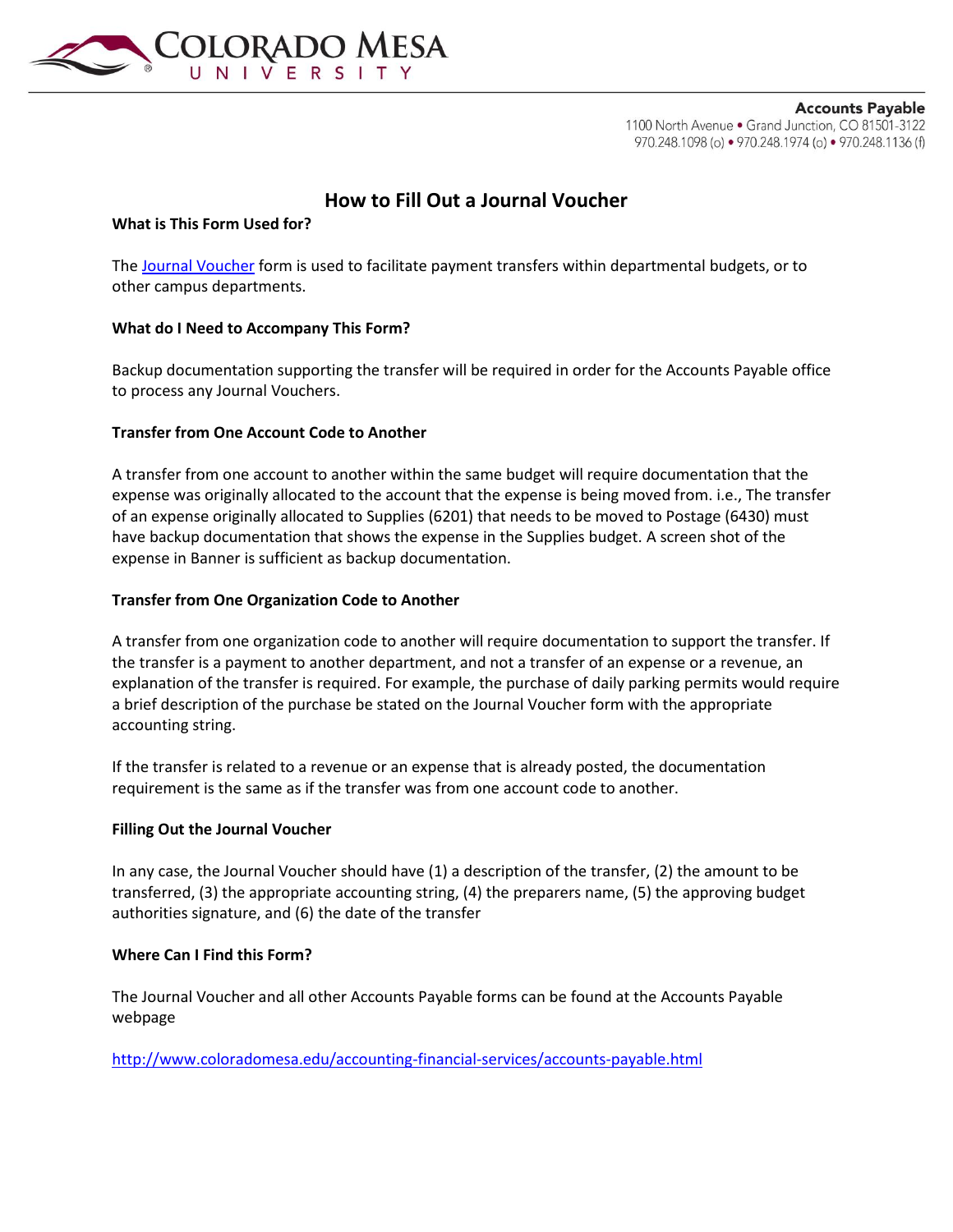

**Accounts Payable** 1100 North Avenue . Grand Junction, CO 81501-3122 970.248.1098 (o) • 970.248.1974 (o) • 970.248.1136 (f)

# **What do I do with this Form?**

Once the form is completely filled out and all of the accompanying documentation is attached, please send all materials to the Accounts Payable office on the first floor of Lowell Heiny Hall.

#### **For any questions, please contact the Accounts Payable office at:**

Vikki Wright **Kimberli Medina** Bryan Davis 970.248.1098 970.248.1974 970.248.1218 [vwright@coloradomesa.edu](mailto:vwright@coloradomesa.edu) [kcmedina@coloradomesa.edu](mailto:kcmedina@coloradomesa.edu) [brydavis@coloradomesa.edu](mailto:brydavis@coloradomesa.edu)